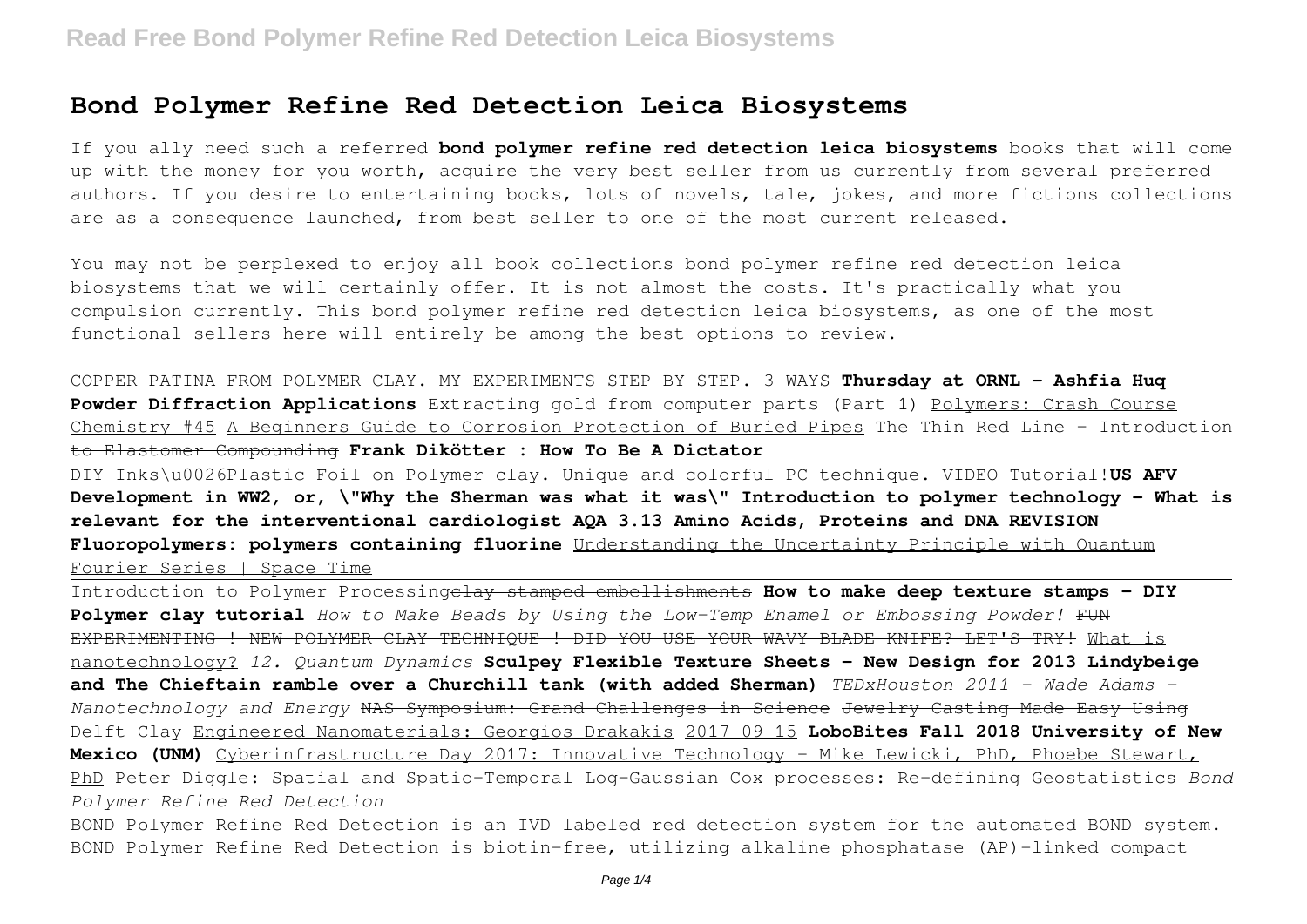## **Read Free Bond Polymer Refine Red Detection Leica Biosystems**

polymers to provide enhanced tissue penetration and unsurpassed reagent sensitivity. It contains post primary, polymer reagent, Fast Red chromogen, and hematoxylin counterstain and is supplied in a convenient, ready-to-use format.

*BOND Fast Red Chromogen Detection Kit - Polymer Refine ...*

Product ID:bond-polymer-refine-detection. A state-of-the-art Compact Polymer detection system for use in both immunohistochemistry and chromogenic in situ hybridization. Small multifunctional linkers enhance tissue penetration, producing unsurpassed sensitivity. The system is biotin-free.

#### *BOND Polymer Refine Detection - Leica Biosystems*

Bond Polymer Refine Red Detection is a biotin-free, polymeric alkaline phosphatase (AP)-linker antibody conjugate system for the detection of tissue-bound mouse and rabbit IgG and some mouse IgM...

#### *Class 2 Device Recall BOND Polymer Refine Red Detection*

Recall of Bond Polymer Refine Red Detection According to L'Agence nationale de sécurité du médicament et des produits de santé (ANSM), this recall involved a device in France that was produced by Leica.

#### *Recall of Bond Polymer Refine Red Detection*

bond polymer refine red detection leica biosystems Author : Lena Osterhagen Interpreting Political Cartoons Activity 19 Answer KeySalon Fundamentals Cosmetology

### *Bond Polymer Refine Red Detection Leica Biosystems*

Download Free Bond Polymer Refine Red Detection Leica BiosystemsBOND Polymer Refine Red Detection is a biotin-free, polymeric alkaline phosphatase (AP)-linker antibody conjugate system for the detection of tissue-bound mouse and rabbit IgG and some mouse IgM primary antibodies. It is intended for staining sections of BOND Polymer Refine Red ...

## *Bond Polymer Refine Red Detection Leica Biosystems*

Leica Biosystems bond polymer refine red detection kit Bond Polymer Refine Red Detection Kit, supplied by Leica Biosystems, used in various techniques. Bioz Stars score: 89/100, based on 324 PubMed citations. ZERO BIAS - scores, article reviews, protocol conditions and more

*Bond Polymer Refine Red Detection System | Bioz | Ratings ...* The Bond Polymer Refine Red Detection is especially useful for prostate biopsies, dermatological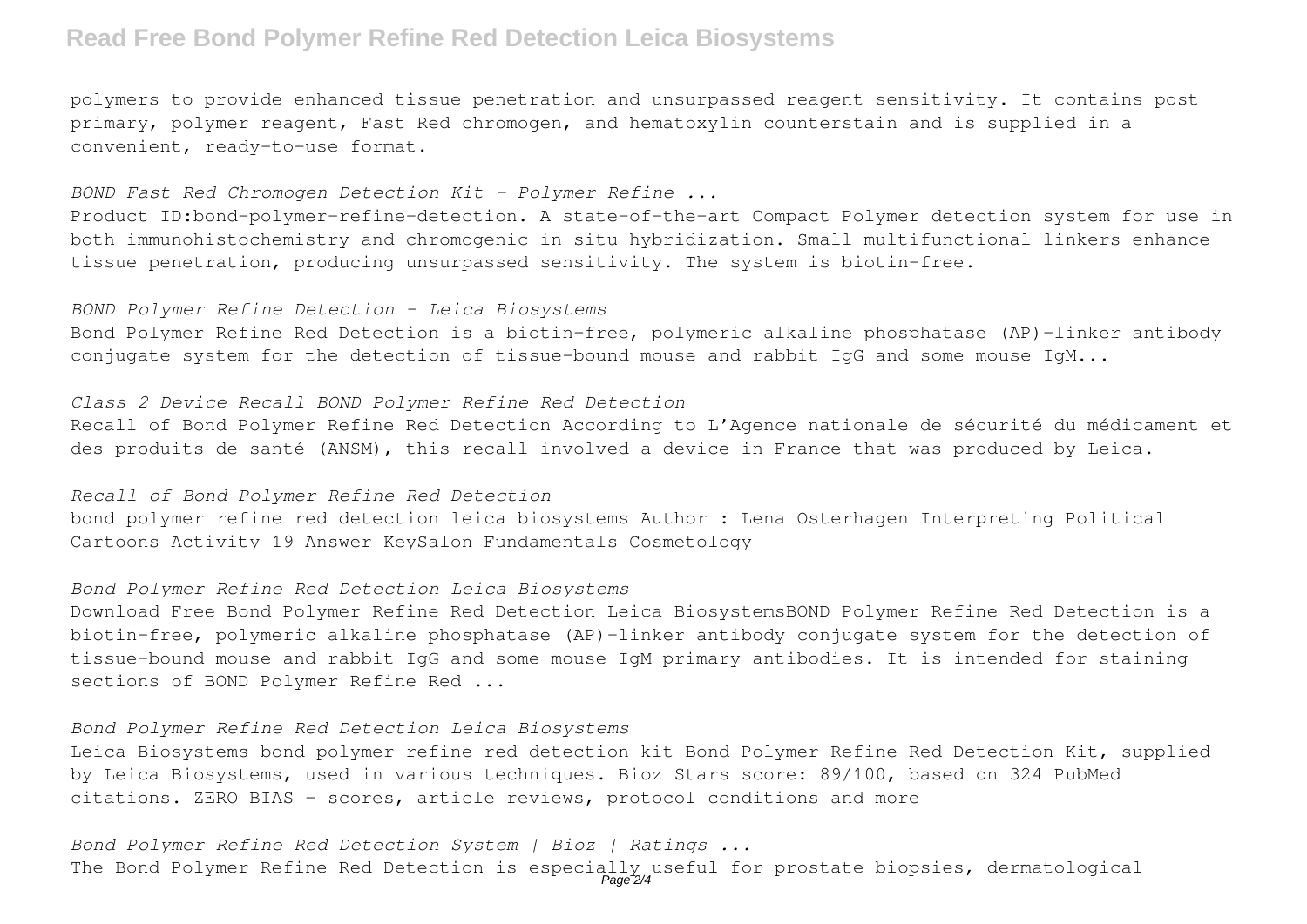## **Read Free Bond Polymer Refine Red Detection Leica Biosystems**

staining and for melanomas where the presence of melanin can mask DAB staining. The Detection Kit is IVD labeled for clinical use and the bright fuchsia stain of the Fast Red chromogen provides an excellent contrast to DAB, endogenous melanin and hematoxylin counterstains.

*Code Red – an Exciting Advance in High-Contrast Clinical ...*

Material Safety Data Sheets Bond™ Polymer Refine Red Detection . READ. Issued: 19/08/2010. 6. ACCIDENTAL RELEASE MEASURES. SAFETY DATA SHEET. RED PART A Page 2. Personal precautions: Refer to section 8 of SDS for personal protection details. Turn leaking containers. leak-side up to prevent the escape of liquid. ...

#### *Material Safety Data Sheets Bond™ Polymer Refine Red Detection*

LEICA BOND POLYMER REFINE RED DETECTION (2015-11-16) - Recalls and safety alerts Recalls and alerts more than 4 years old are automatically archived. While this information can still be accessed in the database, it has not been altered or updated since it was archived.

## *LEICA BOND POLYMER REFINE RED DETECTION (2015-11-16 ...*

Leica Bond Polymer Refine Red Detection System. Model / Serial Model: Catalogue: DS9390, Affected: Lots: 22017, 22139 Manufacturer Leica Biosystems Newcastle Ltd. Leica Bond Polymer Refine Red Detection. Model / Serial Model: DS9390, Affected: 41203, 41872 Manufacturer ...

### *Bond Polymer Refine Red Detection - medicaldevices.icij.org*

Bond™ Polymer Refine Red Detection Catalog No: DS9390. DS9390 Page 1. DS9390 Page 2 Intended Use This detection system is for in vitro diagnostic use Bond Polymer Refine Red Detection is a biotin-free, polymeric alkaline phosphatase (AP)-linker antibody conjugate system for the

### *Bond Polymer Refine Red Detection - biomarker.hu*

IHC staining was performed using the Bond Polymer Refine Detection kit or the Bond Polymer Refine Red Detection kit (Leica Biosystems, Buffalo Grove, IL) as described below. .. A goat anti-mouse IgG conjugated with Alexa Fluor 488 (Life Technologies, Grand Island, NY) was used for immunofluorescence.

## *Bond Polymer Refine Red Detection Kit | Leica Biosystems ...*

The BOND RX product\* provides the ability to automatically stain slides according to specific protocols in a research laboratory. The product is for research use only and not for use in diagnostic procedures. The product is to be operated by a trained laboratory technician or scientist within the research